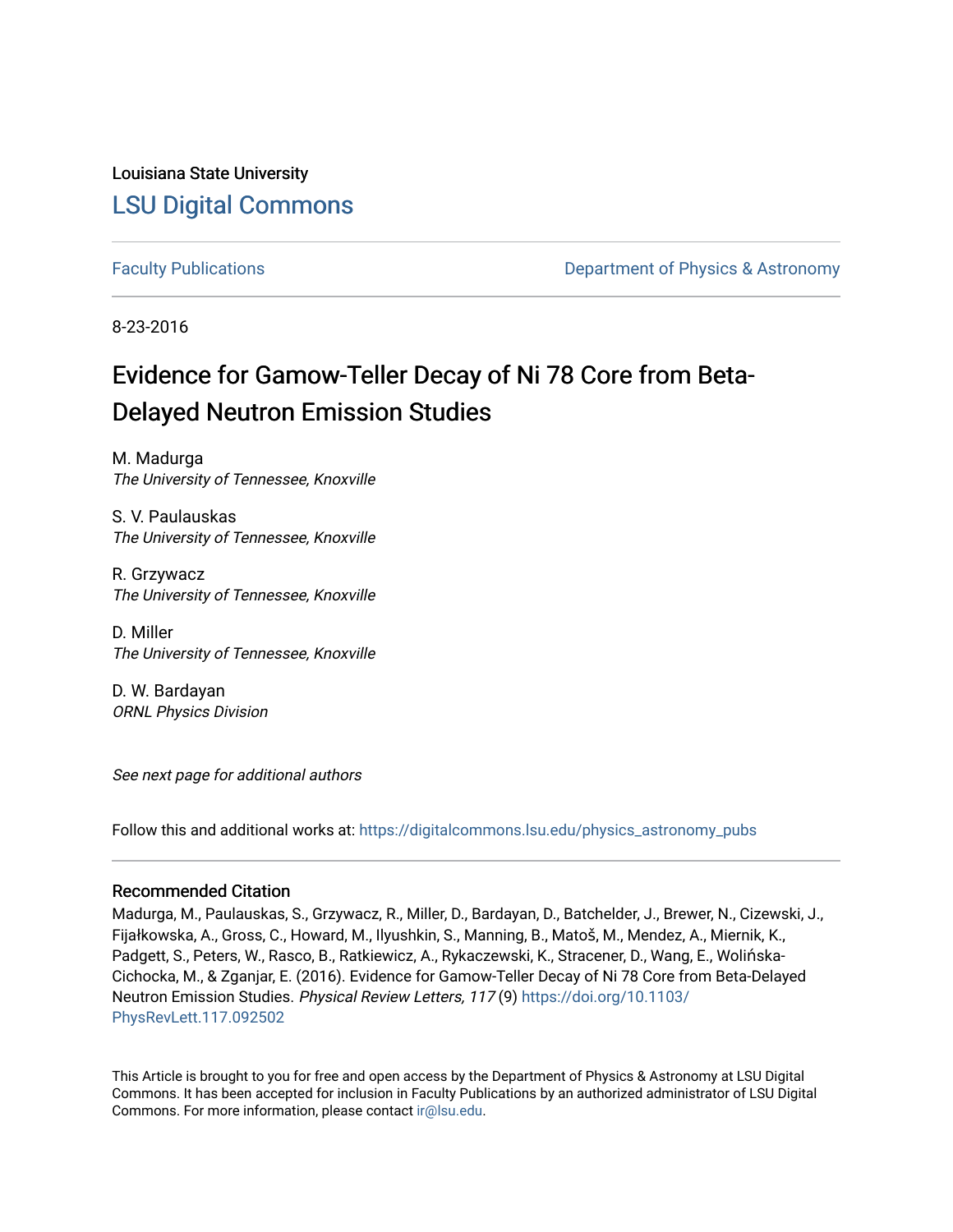## Authors

M. Madurga, S. V. Paulauskas, R. Grzywacz, D. Miller, D. W. Bardayan, J. C. Batchelder, N. T. Brewer, J. A. Cizewski, A. Fijałkowska, C. J. Gross, M. E. Howard, S. V. Ilyushkin, B. Manning, M. Matoš, A. J. Mendez, K. Miernik, S. W. Padgett, W. A. Peters, B. C. Rasco, A. Ratkiewicz, K. P. Rykaczewski, D. W. Stracener, E. H. Wang, M. Wolińska-Cichocka, and E. F. Zganjar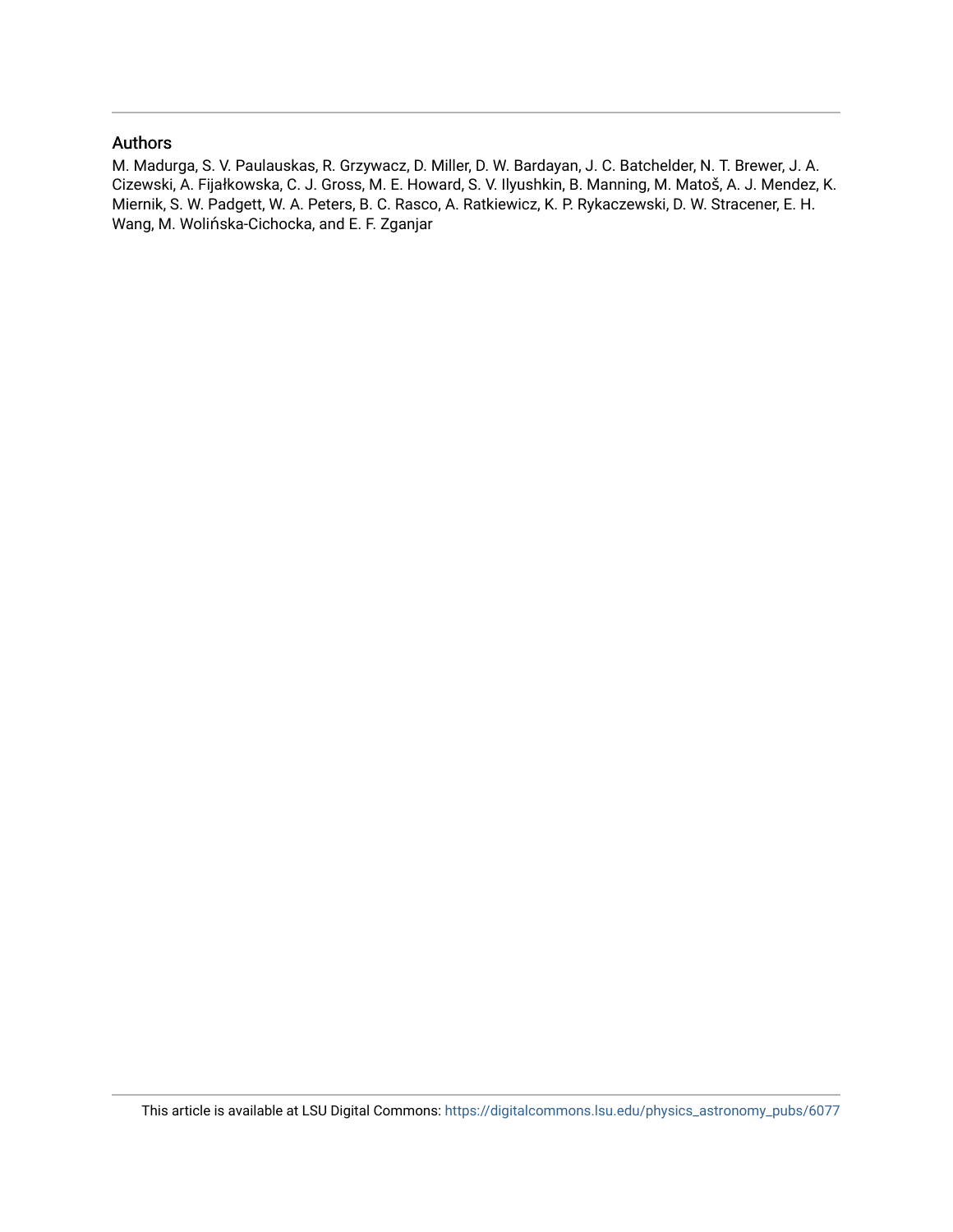## Evidence for Gamow-Teller Decay of <sup>78</sup>Ni Core from Beta-Delayed Neutron Emission Studies

M. Madurga,<sup>1,2</sup> S. V. Paulauskas,<sup>1</sup> R. Grzywacz,<sup>1,3</sup> D. Miller,<sup>1</sup> D. W. Bardayan,<sup>3</sup> J. C. Batchelder,<sup>4</sup> N. T. Brewer,<sup>3</sup>

J. A. Cizewski,  $^5$  A. Fijałkowska,  $^6$  C. J. Gross,  $^3$  M. E. Howard,  $^5$  S. V. Ilyushkin,  $^7$  B. Manning,  $^5$  M. Matoš,  $^8$ 

A. J. Mendez II,<sup>3,9</sup> K. Miernik,<sup>3,6</sup> S. W. Padgett,<sup>1</sup> W. A. Peters,<sup>10</sup> B. C. Rasco,<sup>8</sup> A. Ratkiewicz,<sup>5</sup> K. P. Rykaczewski,<sup>3</sup>

D. W. Stracener,  $3$  E. H. Wang,  $11$  M. Wolińska-Cichocka,  $12.3$  and E. F. Zganjar $8$ 

<sup>1</sup>Department of Physics and Astronomy, University of Tennessee, Knoxville, Tennessee 37996, USA<br><sup>2</sup>ISOLDE, EP Department, CEPN, CH 1211 Canava, Switzgrland

 $2$ ISOLDE, EP Department, CERN, CH-1211 Geneva, Switzerland

 $3$ Physics Division, Oak Ridge National Laboratory, Oak Ridge, Tennessee 37830, USA

<sup>4</sup>Department of Nuclear Engineering, University of California, Berkeley, Berkeley, California 94702, USA

<sup>5</sup>Department of Physics and Astronomy, Rutgers University, New Brunswick, New Jersey 08903, USA  $^{6}$ Eggwth of Physics University of Wargaw, Wargawa, PL 00.681, Poland

<sup>5</sup>Faculty of Physics, University of Warsaw, Warszawa PL 00-681, Poland

 $\sigma$ <sup>7</sup>Department of Physics, Colorado School of Mines, Golden, Colorado 80401, USA

 $8$ Department of Physics and Astronomy, Louisiana State University, Baton Rouge, Louisiana 70803, USA

 ${}^{9}$ Department of Physics and Astronomy, Austin Peay State University, Clarksville, Tennessee 37044, USA

<sup>10</sup>Oak Ridge Associated Universities, Oak Ridge, Tennessee 37831, USA<br><sup>11</sup>Department of Physics and Astronomy, Vanderbilt University, Nashville, Tennessee 37235, USA<br><sup>12</sup>Heavy Ion Laboratory, University of Warsaw, Warsaw

(Received 20 April 2016; published 23 August 2016)

The  $\beta$ -delayed neutron emission of <sup>83,84</sup>Ga isotopes was studied using the neutron time-of-flight technique. The measured neutron energy spectra showed emission from states at excitation energies high above the neutron separation energy and previously not observed in the  $\beta$  decay of midmass nuclei. The large decay strength deduced from the observed intense neutron emission is a signature of Gamow-Teller transformation. This observation was interpreted as evidence for allowed  $\beta$  decay to <sup>78</sup>Ni core-excited states in 83,84Ge favored by shell effects. We developed shell model calculations in the proton  $fpg_{9/2}$  and neutron extended  $fpg_{9/2} + d_{5/2}$  valence space using realistic interactions that were used to understand measured  $\beta$ -decay lifetimes. We conclude that enhanced, concentrated  $\beta$ -decay strength for neutron-unbound states may be common for very neutron-rich nuclei. This leads to intense β-delayed high-energy neutron and strong multineutron emission probabilities that in turn affect astrophysical nucleosynthesis models.

DOI: [10.1103/PhysRevLett.117.092502](http://dx.doi.org/10.1103/PhysRevLett.117.092502)

 $\beta$ -delayed neutron emission from fission fragments was first observed in 1939 following the neutron bombardment of uranium salts [\[1\]](#page-6-0). It was recognized that the delayed neutron energies and emission probabilities,  $P_n$ , are important parameters to model environments that involve neutron-rich isotopes. Two of the main applications are in nuclear reactor physics [\[2\]](#page-6-1) and r-process nucleosynthesis [\[3\]](#page-6-2). Because  $\beta$ -delayed neutron precursors are neutron rich and far from stability, they are always relatively difficult to produce and study. Advances in detector capabilities allowed for pioneering measurements of neutron emission spectra of fission fragments [\[4,5\]](#page-6-3). In these experiments, resonancelike behavior was observed in the neutron emission spectrum [\[4,6\].](#page-6-3)

These efforts were halted in the following decade by several factors. First, it became increasingly difficult to produce species with larger neutron excess. Second, the very influential work by Hardy, Johnson, and Hansen on "pandemonium" attributed the features of the neutron spectra to purely statistical effects and warned against overinterpretation of the measurements [\[7\]](#page-6-4). Misinterpretations of their work attributed decay observables of all heavy nuclei to gross features of the decay strength and statistical fluctuations of the level density. A more accurate depiction of their work is that neutron emission characteristics cannot be interpreted without considering the effects of high level density. The pandemonium controversy [\[8\]](#page-6-5) arose partly from the fact that, at the time, there was no capability to compute nuclear properties using a sufficiently complete microscopic model of the nucleus.

State-of-the-art models are now capable of computing decay properties of atomic nuclei, such as lifetimes and branching ratios. It has become increasingly clear that the  $\beta$ -decay observables are profoundly influenced by nuclear

Published by the American Physical Society under the terms of the [Creative Commons Attribution 3.0 License.](http://creativecommons.org/licenses/by/3.0/) Further distribution of this work must maintain attribution to the author(s) and the published article's title, journal citation, and DOI.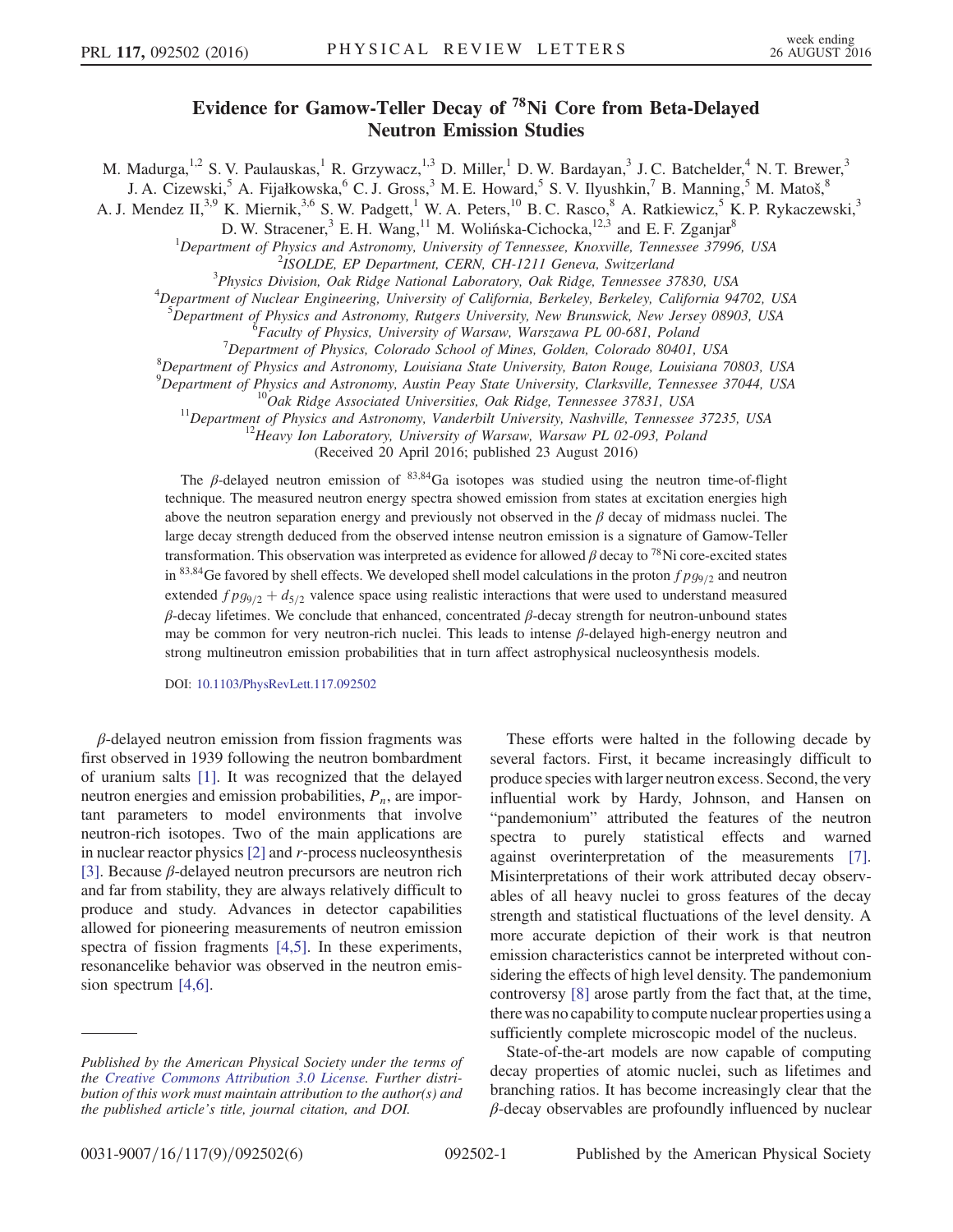structure [9–[13\].](#page-6-6) This relationship is particularly strong for nuclei close to shell closures. In abandoning a purely statistical treatment, it is increasingly difficult to reliably predict decay half-lives of neutron-rich nuclei using models tailored to reproduce the structure of species close to stability. Needing to go beyond a statistical treatment also impacts calculations of astrophysical r-process abundances [\[3,10,14\]](#page-6-2). The r process [\[15\]](#page-7-0) involves many neutron-rich nuclei that are difficult or impossible to study experimentally. Network calculations currently depend on predictions made using global models [\[10,16\].](#page-6-7) These models continuously evolve and absorb more details of nuclear structure to improve their predictions [\[12,17\]](#page-7-1).

The  $\beta$ -decay half-life depends on the decay energetics, the masses, and the microscopic structure of the mother and daughter nuclei. The former sets the size of the electronneutrino phase space, while the latter is captured in the so-called "strength function" [\[18\].](#page-7-2) The best test of the accuracy of a model is comparing the calculated strength distribution with that determined from direct observations. Unfortunately, measuring the strength over the entire decay window is a difficult experimental challenge. For neutronrich nuclei with an increasing number of neutrons, the decay energies increment rapidly while the neutron separation energies decrease. As a result a significant portion of the decay populates neutron-unbound states. Detailed neutron spectroscopy is needed together with traditional gamma spectroscopy in order to measure the complete decay distribution.

In this Letter we present the first measurement of the <sup>83</sup>;<sup>84</sup>Ga β-delayed neutron energy spectrum. Gallium isotopes with  $N > 50$  are good candidates to study delayed neutron emission owing to their large decay energy windows, 11.7 and 13.8(4) MeV, respectively [\[19\],](#page-7-3) and substantial branching ratios, 62.8(25)% and 74(14)% [\[20,21\]](#page-7-4). We deduce their  $\beta$ -strength function up to 6 MeV above the neutron separation energies. The key result presented here is the observation of neutrons emitted with energies exceeding 2 MeV. This phenomenon cannot be explained without invoking nuclear shell properties. Because of the proximity of doubly magic <sup>78</sup>Ni the valence space is small and the shell model should indeed be used to describe the structure of <sup>83</sup>;<sup>84</sup>Ga. We introduce a new shell model calculation that reproduces the observed intensities by including excitations across the  $N = 50$  shell gap in the germanium daughters. This model is used to calculate the decay properties for the  $N > 50$  gallium and nickel isotopic chains.

The <sup>83</sup>;<sup>84</sup>Ga isotopes were produced at the Holifield Radioactive Ion Beam Facility (HRIBF) at Oak Ridge National Laboratory using the isotope separation online technique [\[22\]](#page-7-5). The 50 MeV proton beam of 10–18  $\mu$ A intensity induced fission in a UC<sub>x</sub> target (4.2 g/cm<sup>2</sup>) located at the ion source assembly at the HRIBF highvoltage platform IRIS-2. Radioactive fission products were ionized and selected using a two-stage mass separation. An electrostatic kicker was used to periodically deflect the ion beam after the second-stage separator. The separated ions were transmitted to the Low Energy Radioactive Ion Beam Spectroscopy Station for decay measurements. The 200-keV ions were implanted into a tape in the Moving Tape Collector (MTC) in the middle of the  $\beta$ -γ-neutron counting setup. The MTC was operated in the takeaway mode with 1-second grow-in, followed by 1-second decay cycle, during which the ion beam was deflected away by the electrostatic kicker. The MTC transported the collected samples 50 cm away from the shielded measuring station within 400 ms. The  $\gamma$  radiations were measured using two high-purity Ge (HPGe) clover detectors from the CLARION array [\[23\].](#page-7-6) The clover detectors' photopeak efficiency was 31% at 88 keV and 4% at 1.33 MeV. The total number of  $83,84$ Ga decays recorded in our experiment was estimated from the absolute intensity of the 1348.2 and 247 keV lines, respectively [\[21\]](#page-7-7). The neutron energies were measured with the newly commissioned TOF instrument, the Versatile Array of Neutron Detectors at Low Energy (VANDLE) [\[24\].](#page-7-8) The configuration used here consisted of  $48 \text{ } 3 \times 3 \times 60 \text{ cm}^3$ plastic scintillator modules capped by photomultiplier tubes at both ends. The VANDLE modules were arranged in two arcs of 24 modules of 50-cm radius each, located above and below the implantation spot. The total angular acceptance of the array was 27.5% of  $4\pi$  and had an intrinsic neutron detection efficiency of 40% at 1 MeV. The close geometry of the clover detectors caused shadowing of the neutron path in some of the VANDLE modules. Because of shadowing, we focused the analysis of neutron singles in a subset of 10 modules. This reduced the angular acceptance to 5.7% of  $4\pi$ , and the total efficiency to 2.3% at 1 MeV. Data from the full neutron array were used in coincidence with the HPGe clovers for increased efficiency. Two plastic scintillators surrounding the implantation point detected the beta particles, providing a start signal for VANDLE. Data were taken in  $\beta$ -neutron coincidence mode, requiring both photomultipliers of a detector module and one of the beta triggers to record the event [\[25\].](#page-7-9) This triggering method allowed for the rejection of dark-current induced events and lowered the acquisition threshold to approximately 8 keV for photons, resulting in a 70-keV energy threshold for neutrons. The time resolution of the combined beta triggers plus neutron detector modules was estimated from the width of the TOF gamma flash to be 3 ns. VANDLE modules were independently measured to have a time resolution of 700 ps, indicating that the observed poorer timing arises from the performance of the beta trigger. More details of the analysis will be presented in a future publication [\[26\]](#page-7-10).

Neutron time-of-flight spectra for  $83,84$ Ga, from the unobstructed subset of VANDLE modules, are shown in the left column of Fig. [1](#page-4-0), panels (a) and (b). A peak in  $84$ Ga at 25 ns containing 50% of the intensity stands out clearly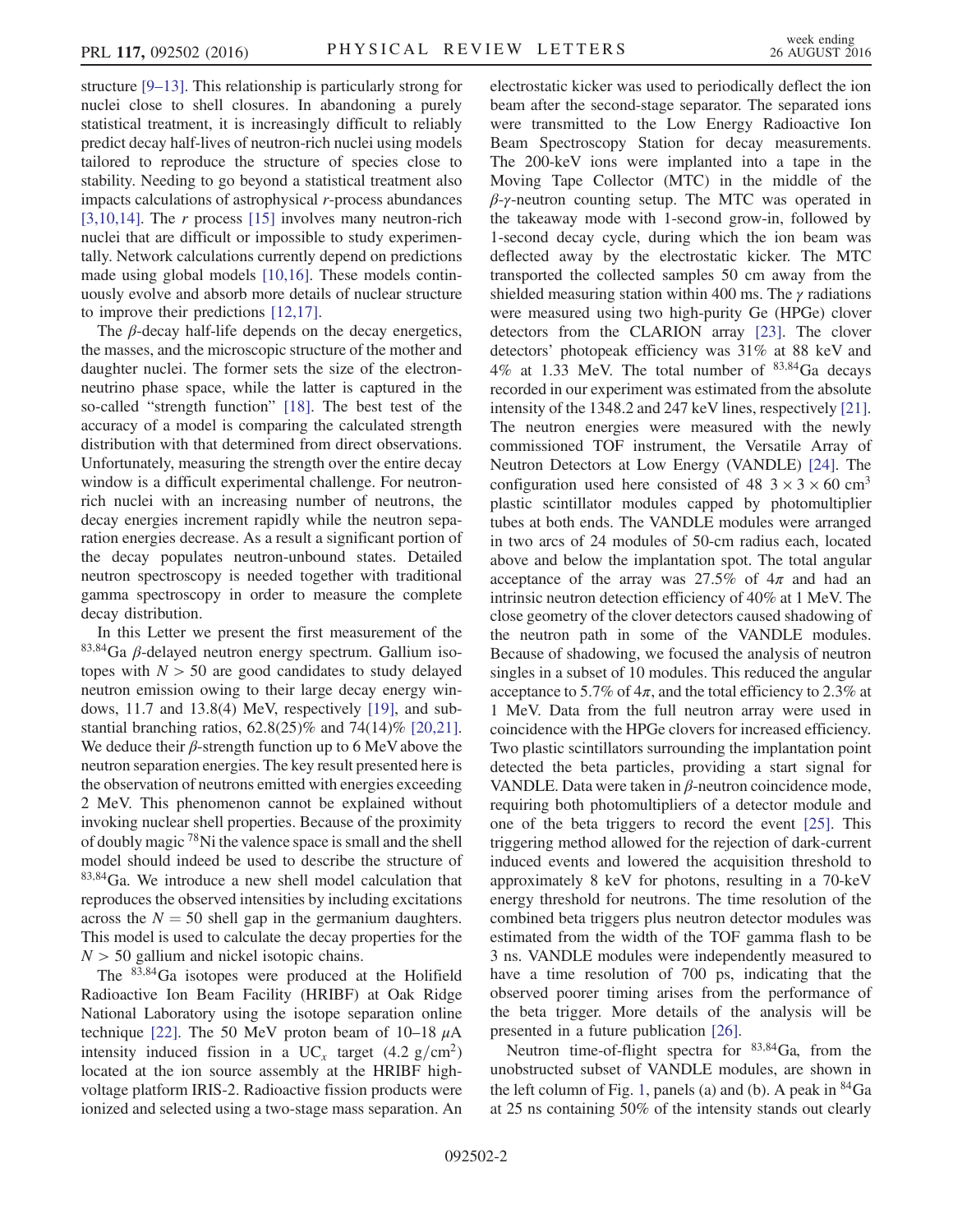<span id="page-4-0"></span>

FIG. 1. Left: β-delayed <sup>83</sup>Ga (a) and <sup>84</sup>Ga (b) neutron time-of-flight (TOF) spectra. The minimum  $\chi^2$  fit (red line) was obtained using 16 ( ${}^{83}$ Ga) and 10 ( ${}^{84}$ Ga) neutron quasiresonances, in blue (see the text for more details). The inset shows the neutron time-of-flight spectrum in coincidence with the 1348 keV line in <sup>82</sup>Ge. Right: Gamow-Teller (GT) strength distribution above the neutron separation energy in the decay of <sup>83</sup>Ga (c) and <sup>84</sup>Ga (d). The data are shown in a solid black line and the grey shaded parts of the histogram indicate the uncertainties of the strength distribution. The strength distributions extracted from  $\beta$ -delayed gamma-ray spectroscopy are shown by blue lines, enhanced by factors of 20 and 10 for <sup>83</sup>Ga and <sup>84</sup>Ga, respectively [\[29,30\]](#page-7-14). The dashed histogram shows the Gamow-Teller strength from our shell model calculation using the <sup>56</sup>Ni core.

from the rest of the spectrum. Because of the limited resolution of the TOF technique this peak does not reflect a single large resonance. Instead, it indicates that a large fraction of the neutrons is emitted with energies above 1.5 MeV. Such large energy neutron emission observed in both gallium isotopes is unusual for midmass nuclei. Previous experiments in the region [\[6,27,28\]](#page-6-8) observed very low intensity above 1 MeV and negligible emission above 2 MeV. The origin of the high-energy neutron emission is discussed below.

The goal of our analysis of the neutron TOF data was to obtain the neutron distribution as a function of energy. In classical studies of  $\beta$ -delayed neutron emission in light nuclei individual neutron-emitting states can be observed (see, e.g., [\[31,32\]](#page-7-11)). As indicated in the introduction, the neutron energy distribution of midmass nuclei studied using limited resolution devices does not correspond to individual resonances [\[7\]](#page-6-4). It is determined by the  $\beta$ -decay feedings, level density, and final states in the  $N - 1$  daughter. Considering the delayed neutron emission is observed as a continuum of lines in our experiment, we performed the analysis accordingly. First, the full response function of our detector system to monoenergetic neutrons was simulated with GEANT4 and convoluted with the experimental time resolution described above. Then, these response functions were utilized to fit the TOF spectrum, using the minimum possible number of them to achieve  $\chi^2/\text{d.o.f.}$  close to 1 [blue lines in panels (a) and (b) of Fig. [1](#page-4-0)]. This method allowed us to describe fully the experimental neutron TOF [red line in panels (a) and (b) of Fig. [1](#page-4-0)]. To calculate the  $\beta$ -decay feedings ( $I_\beta$ ) and Gamow-Teller decay strength  $[B(GT)]$ , the fit was interpreted as describing a continuous distribution. Each fit peak corresponded to a distribution of unresolved neutron lines with its width determined by the TOF resolution. We calculated  $I_\beta$  by normalizing the neutron intensity distribution to the total number of decays observed during the experiment. The same fitting method was used with the neutron spectra in coincidence with the <sup>82</sup>Ge gamma lines at 415.7, 596.4, 727.6, 867.2, 938.8, 985.1, 1176.1, 1348.2 (see the inset in Fig. [1](#page-4-0)), 1354.0, and 1365.4 keV and the  ${}^{83}$ Ge 247 keV line [\[21\]](#page-7-7). The feeding to excited states in the N-1 daughter extracted from the coincidences was then used to correct the  $I_\beta$  distribution. Finally, the GT decay strength as a function of the excitation energy was derived from the  $I_\beta$  [\[18\]](#page-7-2); see Fig. [1](#page-4-0) panels (c) and (d). The resulting strength inside the experimental energy window corresponds to summed  $B(GT)$  of 2.0(4) and 1.4(3) MeV<sup>-1</sup> for <sup>83,84</sup>Ga, respectively.

We determined the neutron branching ratios  $(P_n)$  from the resulting fit amplitudes, obtaining  $56(7)\%$  for  $83\text{Ga}$  and 40(7)% for  ${}^{84}Ga$ . The literature value for  ${}^{83}Ga$ , 62.8(25)% [\[20\]](#page-7-4), compares well with our result. On the other hand, the branching ratio of 74(14)% reported by Winger et al. for  $84$ Ga [\[21\]](#page-7-7) is larger than our value. This difference could be explained if a substantial portion of the delayed neutrons are emitted at energies below our 70-keV threshold. However, recent independent measurements of the <sup>84</sup>Ga neutron branching ratio point to a smaller value of  $P_n$ , 20  $(20)\%$  [\[33\]](#page-7-12) and 51 $(28)\%$  [\[34\],](#page-7-13) respectively. One possible origin of the discrepancy with the work by Winger et al. may be the uncertainty in extracting the  $84\text{Ga}$  partial branching ratio of neutrons decaying to the ground state of  ${}^{83}$ Ge using  ${}^{83}$ Ge  $\beta$ -decay gamma lines [\[21\]](#page-7-7). This hypothesis is supported by a good match between the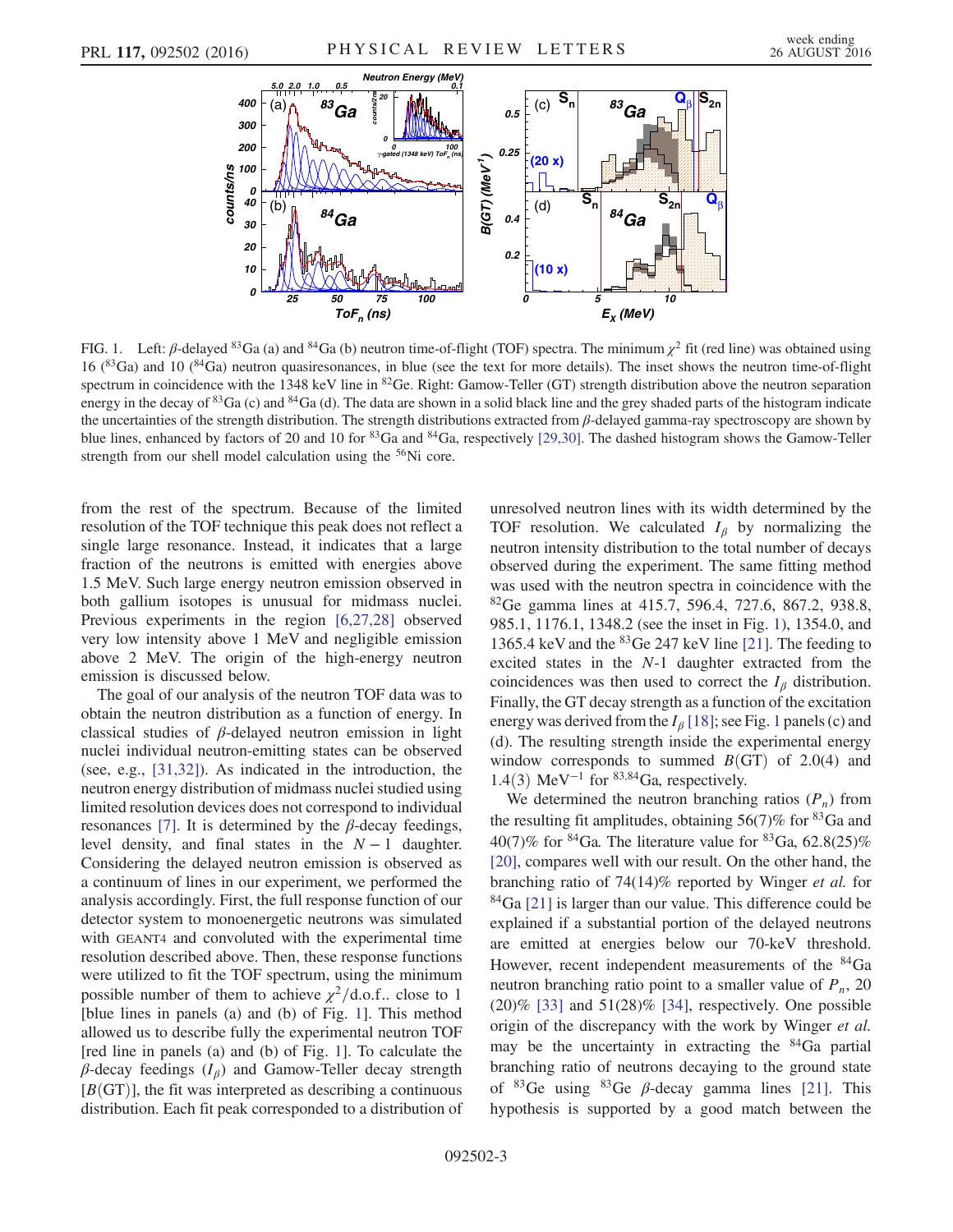reported 7.9(9)% neutron feeding to the 247 keV state [\[21\]](#page-7-7) and our result of 11(3)%.

The experimental strength distribution extracted from the fit is shown in the right column of Fig. [1,](#page-4-0) panels (c) and (d). A binning of 0.5 MeV was chosen to correspond to the time-of-flight resolution of the 50-cm flight path. The experimental error bars represent the combined statistical and systematic uncertainty. The systematic error arises from the variation of the Fermi phase-space factor  $f$  over the 0.5-MeV binning interval. This effect is responsible for the large uncertainty in <sup>83</sup>Ga at energies close to the  $Q_\beta$ value. In both gallium isotopes, the most distinct features are an apparent threshold effect, and fluctuations forming visible steps in the  ${}^{84}Ga$  B(GT). Interestingly the strength begins to increase at about 6–7 MeV and reaches large values up to 0.3 MeV<sup>-1</sup>. Such large values clearly indicate that the decay above the neutron separation energy is dominated by allowed Gamow-Teller transitions.

To explore the connection between the observed data and the nuclear structure, we did shell model calculations employing the NuShellX code [\[35\]](#page-7-15) with realistic interactions and built-in GT operators. Our first calculations were performed within the configuration space including proton orbitals  $f_{5/2}$ ,  $p_{1/2}$ ,  $p_{3/2}$ , and  $g_{9/2}$  and neutron orbitals  $s_{1/2}$ ,  $d_{5/2}$ ,  $g_{7/2}$ , and  $h_{11/2}$  with a <sup>78</sup>Ni core and the jj45pna [\[36\]](#page-7-16) set of matrix elements. Our model predicts 5/2<sup>−</sup> spin parity for the  ${}^{83}Ga$  ground state, similar to the previously observed ground state of  ${}^{81}Ga$  [\[37\].](#page-7-17) In the case of  ${}^{84}Ga$  our calculations predict quasidegenerate 2<sup>−</sup> and 3<sup>−</sup> states. We used the ground state configuration corresponding to the 2<sup>−</sup> state following the observation of the same ground state spin parity in  ${}^{82}Ga$  [\[29,38\].](#page-7-14) For both  ${}^{83,84}Ga$  the resulting calculated β-strength distributions were 2 orders of magnitude smaller than large strength observed in the experimentally accessible region. This observation was perhaps not very surprising because within the chosen configuration space only the single orbitals  $\pi g_{9/2}$  and  $\nu g_{7/2}$ could contribute to allowed transitions. We found that for the  $N = 52$ , 53 gallium isotopes the  $\nu g_{7/2}$  orbital contributes very little to the ground state wave functions.

We then extended the neutron valence space to the spinorbit partners of the  $pfg$  proton orbitals. Here we used an inert  $56$ Ni core with realistic  $j/44b$  pn interactions [\[37\].](#page-7-17) This configuration space corresponds to the  $f_{5/2}$ ,  $p_{1/2}$ ,  $p_{3/2}$ , and  $g_{9/2}$  orbitals for protons and neutrons plus the  $d_{5/2}$  neutron orbital (see Fig. [2](#page-5-0)). For tractability, neutron orbitals above the  $d_{5/2}$  were excluded, following current experimental evidence for ground states in the region [\[39,40\]](#page-7-18). This allowed for much faster calculations while preserving spin-parity rules in both parent and daughter nuclei. Again, we obtained a  $5/2^-$  ground state of <sup>83</sup>Ga and used the  $2^-$  state for  $84$ Ga. The single particle energies were chosen based on the empirical analysis by Grawe [\[41\]](#page-7-19). The  $N = 50$  shell gap between  $\nu d_{5/2}$  and  $\nu g_{9/2}$  orbitals was set to

<span id="page-5-0"></span>

FIG. 2. Schematic of  $\beta$  decay of <sup>84</sup>Ga into <sup>84</sup>Ge. The GT decay proceeds via transformation of neutrons in the <sup>78</sup>Ni core orbitals  $(f_{5/2}, p_{3/2}, p_{1/2}, \text{and } g_{9/2})$  into protons occupying their spin-orbit partners outside the  $Z = 28$  core. These transitions are coupled with very strong matrix elements. The alternative decay mode, through the first forbidden (FF)  $d_{5/2} \rightarrow f_{5/2}$  transformation, populates neutron bound states in <sup>84</sup>Ge.

3.9 MeV as predicted by Moller et al. [\[42\]](#page-7-20). It was necessary to construct a new set of residual interactions enabling the couplings between  $\nu d_{5/2}$  and fpg-shell protons and neutrons. An additional set of matrix elements was added to build the new hybrid interactions in a schematic way, utilizing interactions for the  $f_{5/2}$  orbital. Our hybrid interaction has also been tested to interpret the  $\beta$ -decay gamma spectroscopy from decays of other  $N > 50$  nuclei [\[29,43\].](#page-7-14)

The right column of Fig. [1](#page-4-0) shows the experimental  $B$ (GT) values for <sup>83,84</sup>Ga, panels (c) and (d), respectively, superimposed with our  $B(GT)$  calculations. We incorporated a quenching factor of 0.5 in the theoretical strength of both  $83,84$ Ga. The quenching is necessary due to the incomplete neutron configuration space in our model affecting the normalization of the wave functions after diagonalization [\[44\].](#page-7-21) For completeness, we included the strength feeding neutron bound states, taken from [\[29,30\]](#page-7-14). These matrix elements to bound states are 1 order of magnitude smaller and therefore likely to be forbidden transitions and are not included in our calculations. We obtain good agreement between the experimental  $B(GT)$ distributions and our model. The total amount of strength, its location above the neutron separation energy, and the steplike fluctuation in the strength are all well reproduced. These fluctuations arise in our model from the changes in the density of GT allowed states in  $83,84$ Ge. The first substantial increment of the decay strength, at around the neutron separation energy, is associated with opening the  $\nu f_{5/2}$  orbital. It must be noted that the large increase in  $B(GT)$  with energy naturally explains the large energy neutron emission observed in both gallium isotopes. The good agreement with the data indicates that our model includes the relevant configuration spaces.

We tested the applicability of our model by calculating the decay lifetimes and neutron branching ratios for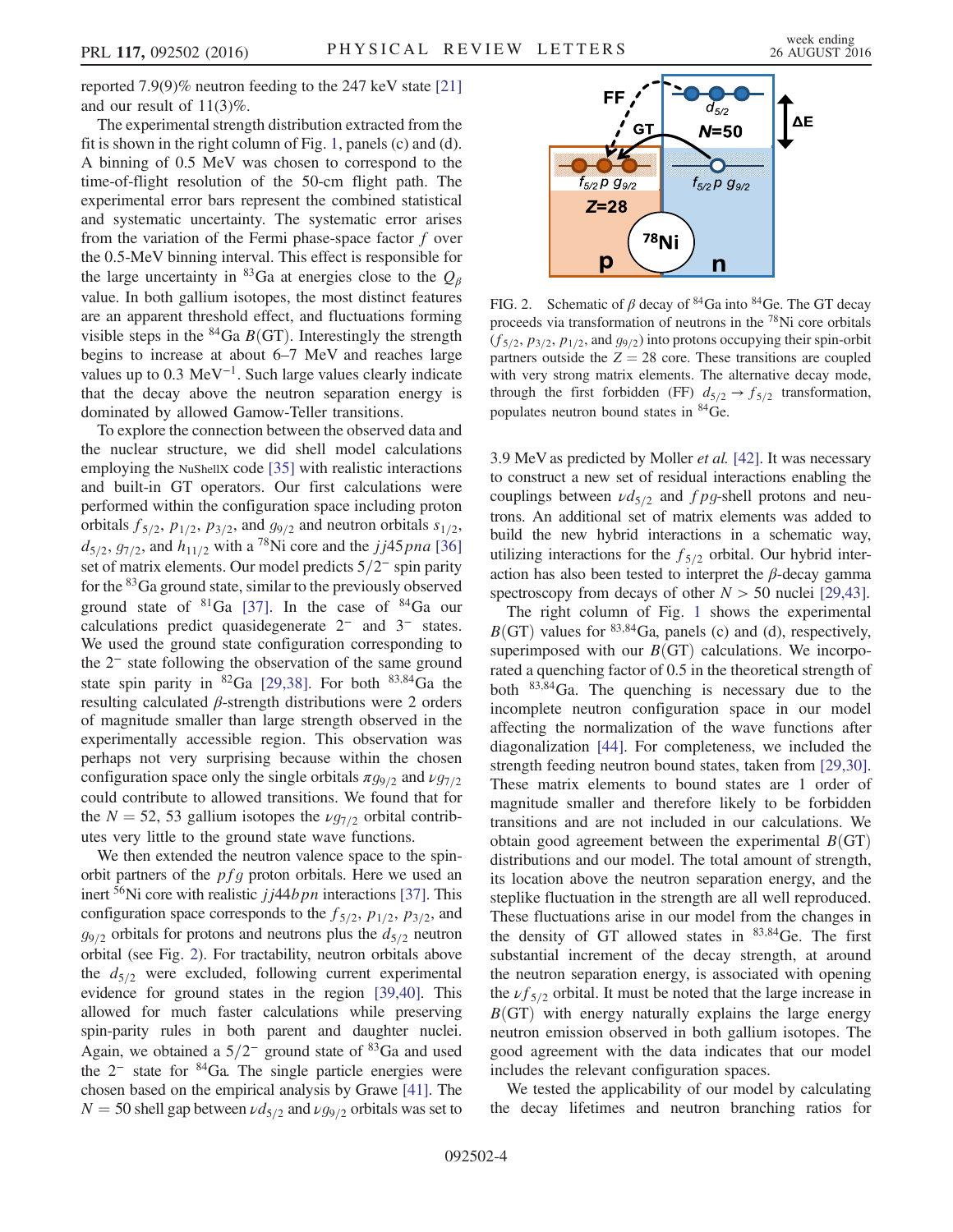<span id="page-6-9"></span>

FIG. 3. (Top) Half-life predictions for  $N > 50$  gallium (solid line) and nickel (dashed line) isotopes. (Bottom) One  $(P_{1n}$ , solid line) and two ( $P_{2n}$ , dashed line)  $\beta$ -delayed neutron branching ratio predictions for gallium isotopes. For both panels GT-only predictions are blue diamonds,  $GT + FF$  predictions are red circles, and the data are black. Experimental values were taken from [\[29,30,45,47\].](#page-7-14)

 $51 < N < 56$  gallium isotopes. Figure [3](#page-6-9) displays the experimental  $\beta$ -decay half-lives (upper panel) and neutron branching ratios (lower panel) compared to calculations including only GT strength (blue stars) and calculations with both GT and forbidden strength included (red circles). In all cases, the forbidden strength was either directly taken or extrapolated from experimental values. The two neutron emission probabilities were determined using a schematic model that did not take into account the partial decay width to one neutron emission. Excluding this effect is known to overestimate the two-neutron emission rate [\[45,46\]](#page-7-22).

Finally, we employed the same model to estimate the lifetimes of very exotic,  $N > 51$ , nickel isotopes and compared them with the recent measurements at RIKEN RIBF [\[47\]](#page-7-23) (top panel of Fig. [3\)](#page-6-9). Here, we followed the same "empirical" procedure where the forbidden strength was extrapolated from the better-known <sup>84</sup>Ga data [\[30\].](#page-7-24) The error bars correspond to a 500-keV uncertainty in the currently unknown  $Q_\beta$  values. The calculated half-lives and neutron emission probabilities match well the experimental values for both gallium and nickel isotopes.

In conclusion, we observed for the first time highintensity, high-energy  $\beta$ -delayed neutron emission in <sup>83</sup>;<sup>84</sup>Ga. The large decay strength associated with these transitions indicates that they are allowed Gamow-Teller transformations. Because of the nature of the orbitals above the  $N = 50$  gap, GT transitions must involve the decay of neutrons associated with orbitals in the  $N = 50^{78}$ Ni core. A shell model approach capable of dealing with such crossshell transformations was developed, and its predictions are in excellent agreement with the experimental data. Our model also reproduces the decay lifetimes and delayed neutron branching ratios calculated for the most exotic observed isotopes of gallium and nickel. In particular, the presence of large GT strength at high excitation energies favors high-energy neutron emission and two-neutron emission. Such a large two-neutron branching ratio was recently observed in <sup>86</sup>Ga [\[45\].](#page-7-22) Large GT strength at high excitation energy resulting in high-energy delayed neutron emission and large two-neutron emission probabilities might be typical for most exotic neutron-rich nuclei, in particular, those along the r-process path of nucleosynthesis.

We thank the HRIBF operations staff for providing the excellent quality radioactive ion beams necessary for this work. This material is based upon work supported by the U.S. Department of Energy (DOE), Office of Science, Office of Nuclear Physics and this research used resources of the Holifield Radioactive Ion Beam Facility of Oak Ridge National Laboratory, which was a DOE Office of Science User Facility. This research was sponsored in part by the National Nuclear Security Administration under the Stewardship Science Academic Alliances program through DOE Award No. DE-FG52-08NA28552. This research was also sponsored by the Office of Nuclear Physics, U.S. Department of Energy under Awards No. DE-AC05- 00OR22725 (ORNL), No. DE-FG02-96ER40983 (UTK), and No. DE-FG-05-88ER40407 (VU) and the National Science Foundation.

- <span id="page-6-0"></span>[1] R. B. Robert, R. C. Meyer, and P. Wang, [Phys. Rev.](http://dx.doi.org/10.1103/PhysRev.55.510.2) 55, 510 [\(1939\).](http://dx.doi.org/10.1103/PhysRev.55.510.2)
- <span id="page-6-2"></span><span id="page-6-1"></span>[2] S. M. Bowman, [Nuclear Technology](http://dx.doi.org/10.13182/NT10-163) 174, 126 (2011).
- [3] M. R. Mumpower, R. Surman, G. C. McLaughlin, and A. Aprahamian, [Prog. Part. Nucl. Phys.](http://dx.doi.org/10.1016/j.ppnp.2015.09.001) 86, 86 (2016).
- <span id="page-6-3"></span>[4] S. Shalev and G. Rudstam, [Phys. Rev. Lett.](http://dx.doi.org/10.1103/PhysRevLett.28.687) **28**, 687 (1972).
- [5] R. C. Greenwood and A. J. Caffrey, Nucl. Sci. Eng. 91, 305 (1985).
- <span id="page-6-8"></span>[6] H. Franz, J.-V. Kratz, K.-L. Kratz, W. Rudolph, G. Herrmann, F. M. Nuh, S. G. Prussin, and A. A. Shihab-Eldin, [Phys. Rev.](http://dx.doi.org/10.1103/PhysRevLett.33.859) Lett. 33[, 859 \(1974\)](http://dx.doi.org/10.1103/PhysRevLett.33.859).
- <span id="page-6-4"></span>[7] J. C. Hardy, B. Jonson, and P. G. Hansen, [Nucl. Phys.](http://dx.doi.org/10.1016/0375-9474(78)90162-8) A305, [15 \(1978\).](http://dx.doi.org/10.1016/0375-9474(78)90162-8)
- <span id="page-6-6"></span><span id="page-6-5"></span>[8] R. B. Firestone, *Phys. Lett.* **113B**[, 129 \(1982\)](http://dx.doi.org/10.1016/0370-2693(82)90408-7).
- [9] Y. Fujita, B. Rubio, and W. Gelletly, [Prog. Part. Nucl. Phys.](http://dx.doi.org/10.1016/j.ppnp.2011.01.056) 66[, 549 \(2011\).](http://dx.doi.org/10.1016/j.ppnp.2011.01.056)
- <span id="page-6-7"></span>[10] P. Moller, B. Pfeiffer, and K.-L. Kratz, [Phys. Rev. C](http://dx.doi.org/10.1103/PhysRevC.67.055802) 67, [055802 \(2003\).](http://dx.doi.org/10.1103/PhysRevC.67.055802)
- [11] I.N. Borzov, Phys. Rev. C **67**[, 025802 \(2003\).](http://dx.doi.org/10.1103/PhysRevC.67.025802)